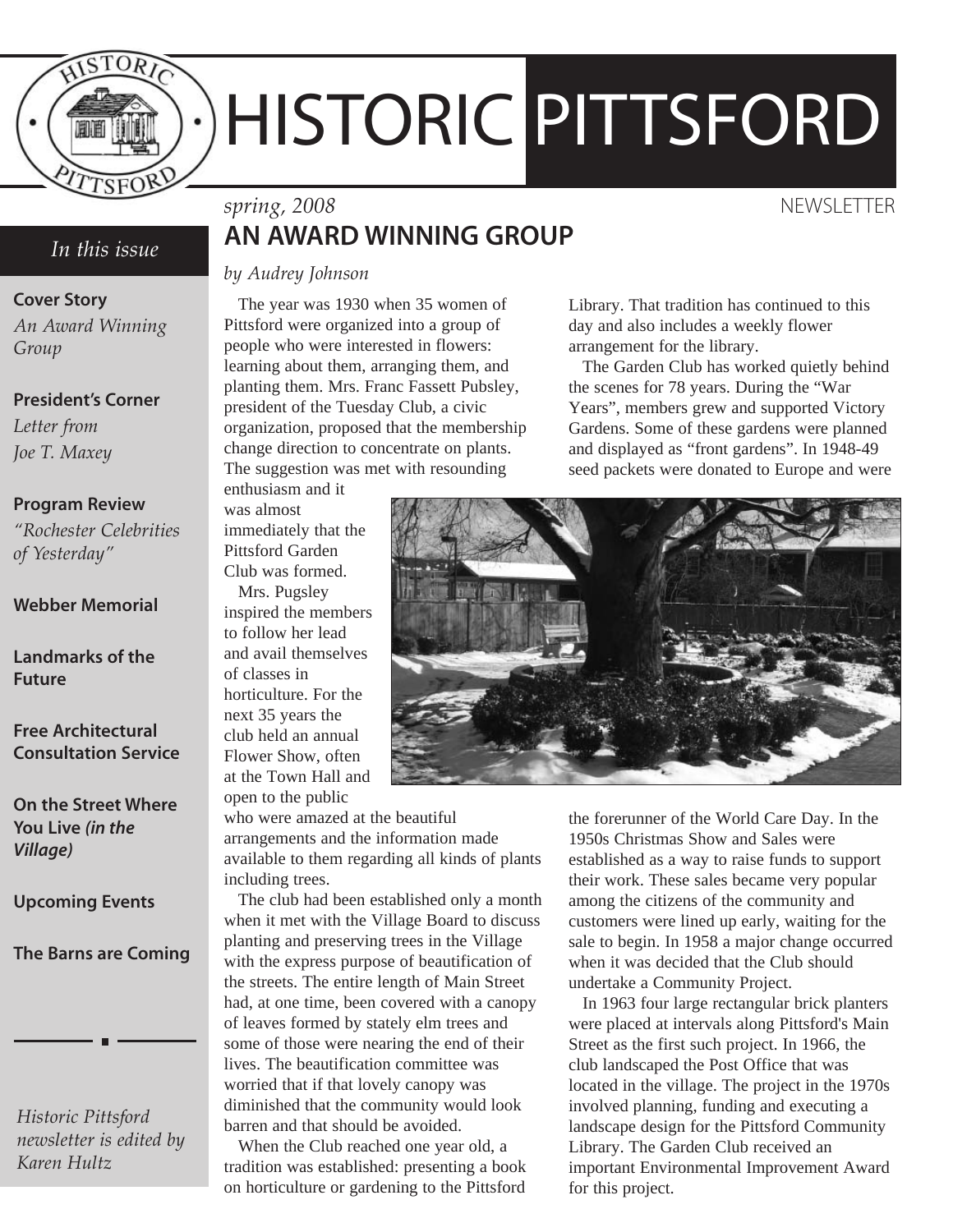Many other beautification projects have been conceived and accomplished over the years and they include: Copper Beech Park Renovation, benches placed throughout the village and daylilies planted along the canal, Arbor Day trees in Thornell Park, school courtyards, Daffodil Meadow, and a nature center at Mendon Center Elementary School.

Our town and village has been blessed with the work and the contributions from the members of this respected group and Historic Pittsford recognized them at their

annual meeting in July 2007 with an award for outstanding service. A great many people need to give thanks and recognition to a dedicated club for a labor of love. So much has been done for so many by so few!

Notes from Maryanne Haywood's booklet (1999)



## **PRESIDENT'S CORNER**

It was a cold Saturday morning several weeks ago. Dorothy Meusberger, Historic Pittsford's staff member, and I were going over the weekly mail when we were visited by Paul Spiegel. He elbowed his way through the front door because he was carrying a large plastic box filled with books. Paul was cheerful as usual as he plunked the box on the desk. He announced with some sense of achievement that the books within the box were his latest volume of the Echoes of Old Pittsford, 1901-1902. These were hot off the press and he was delivering them to the Little House to be sold to the interested public. He also let it be known that he had already begun work on the next issue.

Most of you readers know Paul Spiegel in one capacity or another. I'm not sure that all are aware that he has been collecting pictures, memorabilia and articles regarding Pittsford for many years. Unlike most of us, Paul has put his files to a good and informative use. He has published 11 volumes of "Echoes" beginning with the year 1879-1880. He has turned these works and profits over to Historic Pittsford. If you haven't had a chance to leaf through one of these volumes, you have missed an opportunity to have a glimpse of Pittsford in years past. Each volume is reasonably priced at \$7.00.

To identify Paul as a supporter of Historic Pittsford would be a gross understatement. He is a champion of Historic Pittsford and a noteworthy historian of the place we call "home".

Thank you Paul.

Joe Maxey, **President**  Historic Pittsford

# **PROGRAM REVIEW: "ROCHESTER CELEBRITIES OF YESTERDAY"**

*by Karen Hultz*

On Valentine's Day, members and friends of Historic Pittsford gathered for a special treat: the chance to hear Donovan Shilling's stories of Rochester celebrities of the past.

Although their notoriety may not have carried into the present day, many Rochesterians deserved their time in the spotlight. The following are just a few of the famous Rochesterians highlighted in Mr. Shilling's talk:

Maude Humphrey grew up in the Third Ward and loved to draw birds and children. She studied in Paris, settled in New York City and became famous for her drawings. She eventually married Dr. Bogart and had a son named Humphrey who became a well known actor.

Martha Matilda Harper started out as a maid in a home on Main St. in Rochester. She created a hair tonic which was purported to make hair grow. Sales of the hair tonic grew into a beauty shop which eventually became the first franchise in America.

Blanche Stuart Scott, born on Mt. Read Blvd. in Rochester had a long list of firsts: the first woman in America to drive a race car, the first woman to fly an airplane and the only person born in Rochester to appear on a U.S. postage stamp.

Mr. Frank Hawley of Pittsford developed the first "electric trolley boat" - a canal boat that moved along the canal by electric current.

Rochester has always been a source for innovative, entrepreneurial people. Some were famous for a short time, others became household words. Thanks to Mr. Shilling, we now know a little more about some of the less famous.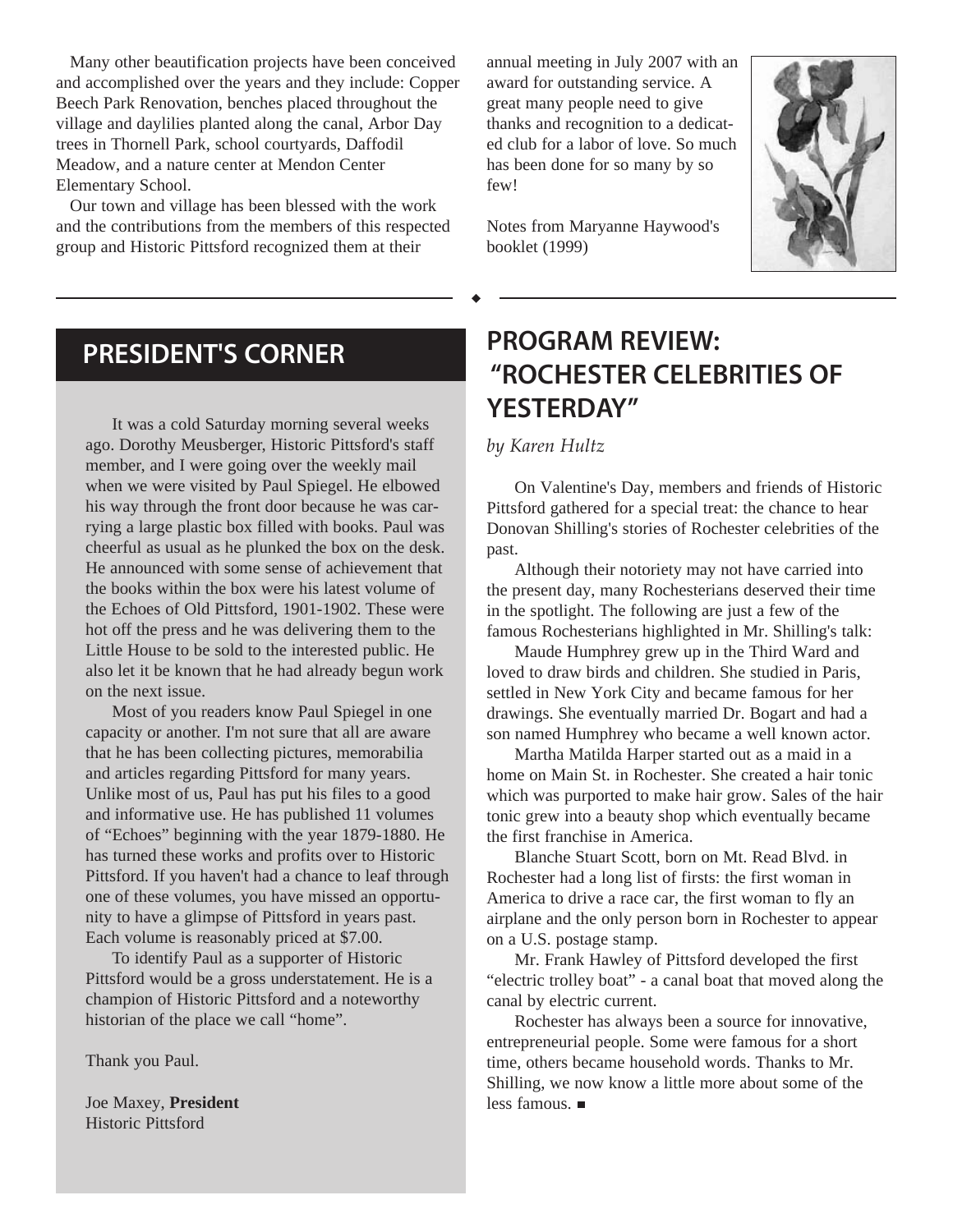# **WEBBER MEMORIAL**

#### *by Joe Maxey*

Not many years ago, the Pittsford community lost the presence of an important volunteer: Jackie Webber, a resident of a historic home on Monroe Avenue. She was one who added to any event or gathering. Hers was a dedication to enhancing the lives of those around her. She did this through wonderful flower arrangements and decorating for celebrations and happy events. Most of all, she accomplished her task with her delightful personality and her infectious laughter.

When Jackie died, her friends contributed funds to Historic Pittsford to be used to "beautify the community". Over the past several years, many ideas have been discussed, but none of them seemed to satisfy the memory of our friend. Then, this past year, the thought of a fountain or water element in the Village was suggested as the type of addition that would be fitting.

Jean France chaired the memorial committee for Historic Pittsford. The process was lengthy and input was sought from Bill Carpenter, Bob Corby, Bill Webber, Marjorie Shelley and many others, especially the Historic Pittsford Board. It was finally decided that a pre-cast fountain would not work. It somehow seemed too sterile and unimaginative. Jean's committee invited a landscape architect and sculptor to create an installation which he called a Natural Stone Water Sculpture. His name is David Spencer and his office is in Victor, NY.

Thanks to the patience and help of Marjorie Shelley, Director of the Pittsford Library, a site was decided on that was acceptable to all: the outdoor garden at the new library. It is a beautiful setting just waiting for the soothing sound of a sculpted stone waterfall set amidst the plantings and flowers. This is what we look forward to this spring, a place that would make Jackie smile.

## **LANDMARKS OF THE FUTURE Upcoming Program on April 10th**

Can a strip mall, a diner, or a ranch house be a landmark? To many people, buildings constructed after World War II are just not old enough or "pretty" enough to merit the same treatment as our pre-1930 gems. Disdain for the recent past is nothing new: in the early to mid 20th century, Victorian era architecture was seen as unfashionable or worse, and was dismissed and destroyed just as mid 20th century buildings and landscapes are today.

Boston, Washington D.C. and other cities are grappling with these issues as a new wave of preservationists have launched controversial efforts to protect notable, but unpopular buildings of the 1950s and 1960s. Katie Eggers Comeau, the advocacy coordinator for the Landmark Society, will explain why the recent past is the new frontier for preservationist and how we can learn to love - or at least live - with the idea of a post World War II landmark. ■

# **FREE ARCHITECUTURAL CONSULATION SERVICE**

As the snow melts, thoughts often turn to home repair and maintenance. If you are experiencing basic structural problems or contemplating exterior architectural changes to your home, consider asking for the services of Historic Pittsford's Architectural Consultation program. This program offers on-site consultation and a follow up report by preservation architect John Bero. To qualify for this consultation service, your property must be located in Pittsford village, regardless of year built. Town

properties must have been built prior to 1902 or listed on the Town's list of buildings worthy of historic designation. To request this service, please contact Mary Menzie at 381-3779. ■

#### **STATEMENT OF PURPOSE**

Historic Pittsford is a not-for-profit organization chartered and incorporated under the New York State Department of Education. Committed to the preservation of Pittsford's rich heritage of nineteenth and twentieth century architecture and the special character and sense of place it has provided, Historic Pittsford also faces the complexities of Pittsford today.



*Little House Office and Museum* 18 Monroe Ave., Pittsford, NY 14534 / 381-2941 Open: Wednesday and Saturday 9am-12noon Dorothy Meusburger, Secretary **www.historicpittsford.com**